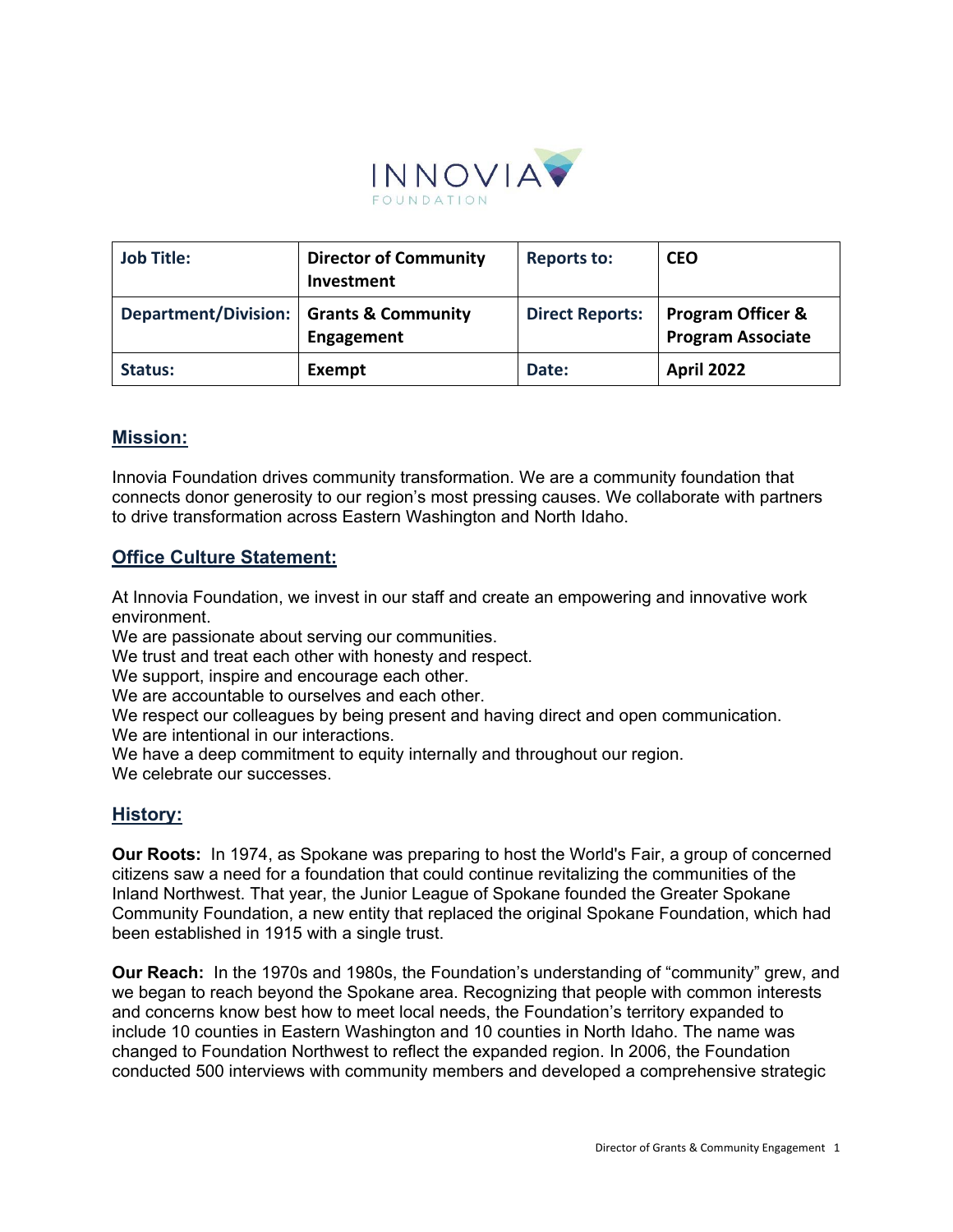plan. This launched another period of major growth. Our name was rebranded to Inland Northwest Community Foundation.

**Our Rebrand:** In 2018, the Foundation underwent a rebranding effort. The rebrand to Innovia Foundation was a strategic decision to bring greater awareness and engagement around important issues in the region—and the important work the Foundation is already doing. The new name and brand were the result of a thorough and thoughtful process involving not only the Foundation's staff and board, but also community partners and other key stakeholders.

## **Position Summary:**

The Director of Community Investment leads the Foundation in carrying out grant programs and community initiatives in response to community needs, donor interests and Foundation priorities. This position works closely with staff and community partners to steward funds left in Innovia Foundation's care with a focus on long-term, measurable impact. This senior leadership role is expected to step in and support team priorities, even if outside of job description, to advance mission of the Foundation.

## **Duties and Responsibilities:**

- Oversees the management of grant programs and provide strategic direction for all grantmaking in accordance with donor intent, community needs and legal requirements
- Researches and reviews grant proposals by gathering information from experts, making site visits, analyzing information and participating on grant review committees
- Broadens and deepens Innovia Foundation's engagement in rural communities
- Develops, formalizes and maintains a strong network related to community goals involving a diverse group of residents, professionals, community stakeholders and elected officials, as appropriate.
- In partnership with the Director of Research and Community Impact, participates in, and provides facilitation, convening and support for, cross agency and sector collaboration to increase community impact
- Works closely with the Director of Research and Community Impact to support efforts to properly code grants data and report on key grantmaking trends, learnings and impact.
- Works with community partners to create capacity-building support, education, training and technical assistance for nonprofit organizations
- Works closely with the Development and Donor Services team to provide technical guidance on fund development and opportunities for collaborative funding to prospective and current fund holders
- Assists in identifying additional support to leverage existing resources dedicated to leadership initiatives
- In partnership with the Director of Research and Community Impact, designs and implements briefings and educational opportunities for donors to learn more about nonprofits and charitable needs in the region
- Represents Innovia Foundation's interests and programs to public and private agencies, donors and funding partners of the Foundation, as well as the community at large
- Assists the Leadership/Marketing/Research team in developing and delivering key messages about community priorities and impact that reflect the Foundation's brand and brand promises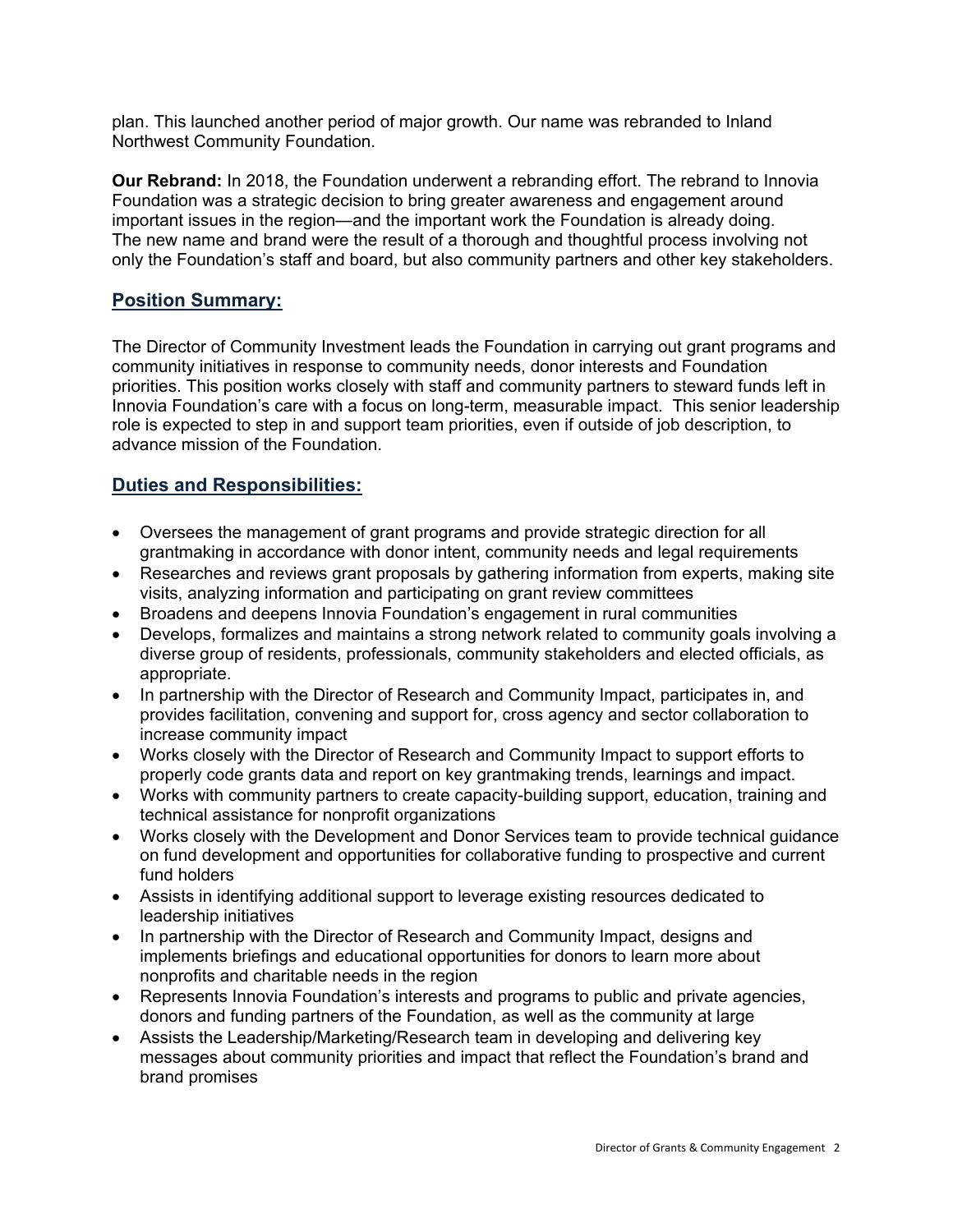- Develops and manages the department budget in partnership with the CEO, CFO and Leadership Team
- Trains, assigns work, evaluates and guides department staff
- Oversees the recruitment, reclassifications, disciplinary actions, promotions and terminations of department staff

# **Secondary Responsibilities**

- Act as the staff liaison for the Grants Committee
- Act as the staff liaison for Scholarship Committees
- Participates in public forums, as appropriate
- Participates in special initiatives, as assigned
- Performs other tasks and duties, as assigned

## **Position Qualifications:**

To perform this job successfully, an individual must be able to perform each essential duty satisfactorily. The requirements listed below are representative of the knowledge, skill, and/or ability required. Reasonable accommodations may be made to enable individuals with disabilities to perform the essential functions.

#### **Education/Experience:**

- Bachelor's Degree
- Five (5) years' experience in community development, grantwriting or nonprofit sector

#### **Skills/Abilities:**

- Extensive knowledge of the nonprofit sector, community leaders, and regional issues and needs
- Experience in leading effective community coalitions including facilitation of partners, consensus building and implementation
- Proven program development and project management experience, including the ability to prioritize and deliver multiple projects within tight deadlines
- Demonstrated ability to interact respectfully and cultivate relationships with people of diverse backgrounds, perspectives, styles and cultures
- Goal-oriented and proactive self-starter with ability to work both on a team and independently, and approach projects with a high degree of adaptability
- Ability to attend and participate in activities outside core business hours (early morning, evening and occasional weekends)
- Proficient in utilizing Microsoft Office Suite (Word, Excel, Outlook, PowerPoint), design software and internet platforms

### **Physical Abilities:**

- Primary functions require sufficient physical ability and mobility to:
	- o sit for prolonged periods of time;
	- o walk;
	- $\circ$  operate office equipment requiring repetitive hand movement and fine coordination including use of a computer keyboard;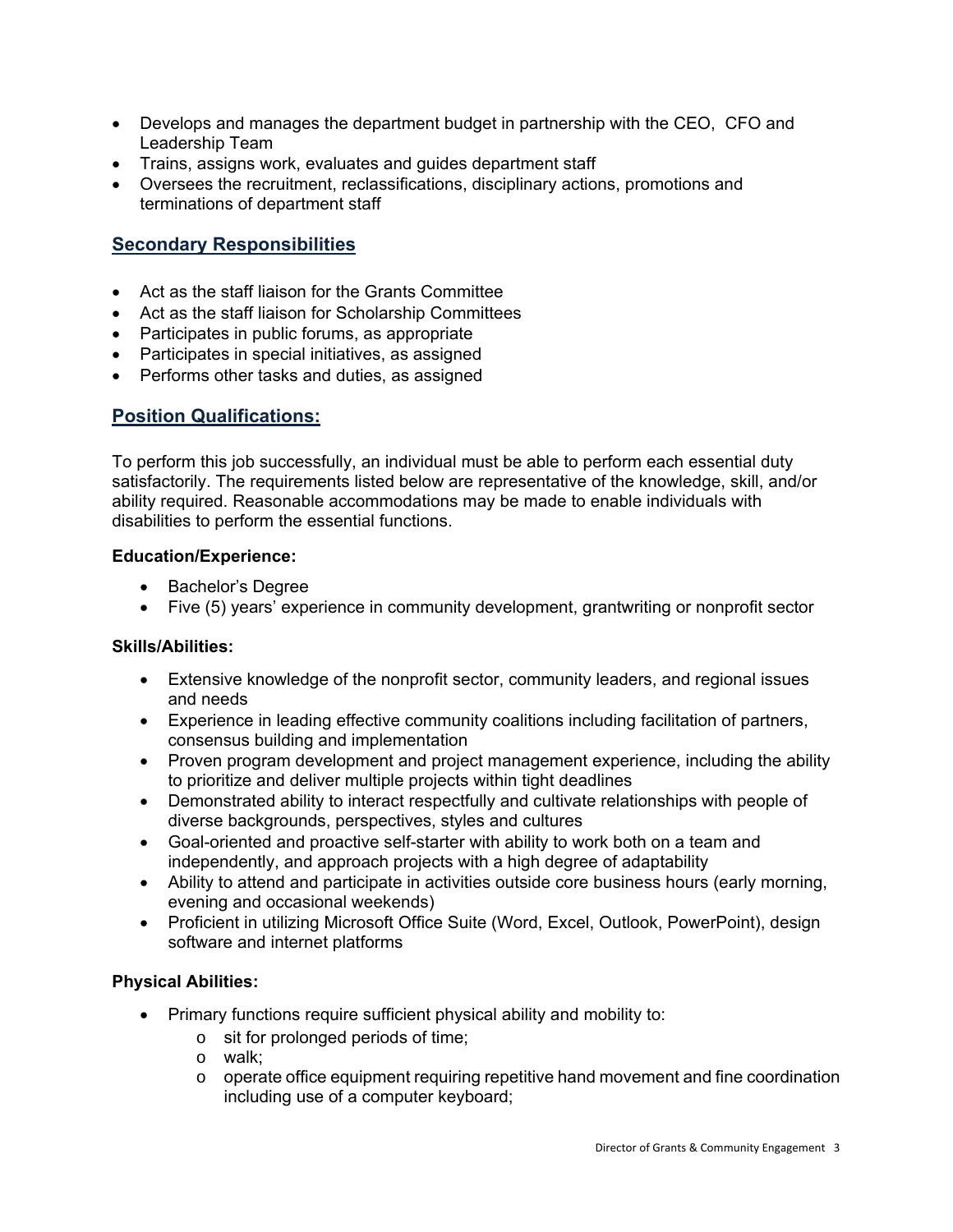- o utilize verbal and written communication to exchange information;
- $\circ$  clearly see 20+ feet, with or without corrective lenses and differentiate between colors;
- o occasionally stand, stoop, bend, kneel, crouch, reach, and twist;
- o climb stairs;
- o lift, carry, push, and/or pull up to 20 pounds

## **Mental & Other Skills/Abilities:**

- *Adaptability*: ability to adapt to changes, delays or unexpected events in the work environment; ability to manage competing demands and prioritize tasks; and ability to change approach or method to best fit the situation.
- *Dependability*: ability to follow instructions, both in written and verbal format; ability to respond to management direction; and ability to complete tasks on time or notify the appropriate person with an alternate plan when necessary.
- *Interpersonal Skills:* ability to develop and maintain positive working relationships and teamwork both inside and outside the organization while effectively handling internal pressure.
- *Teamwork:* balances team and individual responsibilities; gives and welcomes feedback; contributes to building a positive team spirit; puts success of team above own interests; and supports everyone's efforts to succeed.
- *Analytical:* synthesizes complex or diverse information; collects and researches data; uses intuition and experience to complement data; and designs work flows and procedures.
- *Dependability:* takes responsibility for own actions; keeps commitments; commits to long hours of work when necessary to reach goals; and completes tasks on time or notifies appropriate person with an alternate plan.
- *Judgment:* ability to make prudent and timely decisions; ability to exhibit sound and accurate judgment; and ability to explain reasoning for decisions.
- *Language Ability:* ability to read and write reports, business correspondence and procedure manuals; and ability to effectively present information and respond to questions from management staff, clients, customers and the general public.
- *Mathematical Ability:* ability to add, subtract, multiply and divide in all units of measure, using whole numbers, common fractions and decimals.
- *Problem Solving Ability*: ability to identify and/or prevent problems before they occur; ability to formulate alternative solutions to problems when necessary; and ability to transfer learning from past experiences to new experiences of similar nature.
- *Quality Management*: ability to complete duties, on time and with precision; ability to edit the accuracy and thoroughness of one's work, as well as the work of others; ability to constructively apply feedback to improve performance; and ability to generate ideas to improve and promote quality in work.
- *Reasoning Ability:* ability to apply common sense understanding to carry out instructions furnished in written, oral or diagram form; and ability to work through problems involving multiple variables.
- *Supervisory Skills:*ability to carry out supervisory responsibilities in accordance with the organization's policies and applicable laws. Applicable supervisory responsibilities include: interviewing, hiring, training and coaching employees; planning, assigning and directing work; reviewing performance; appraising/disciplining employees, when necessary; addressing complaints and questions; and resolving problems.